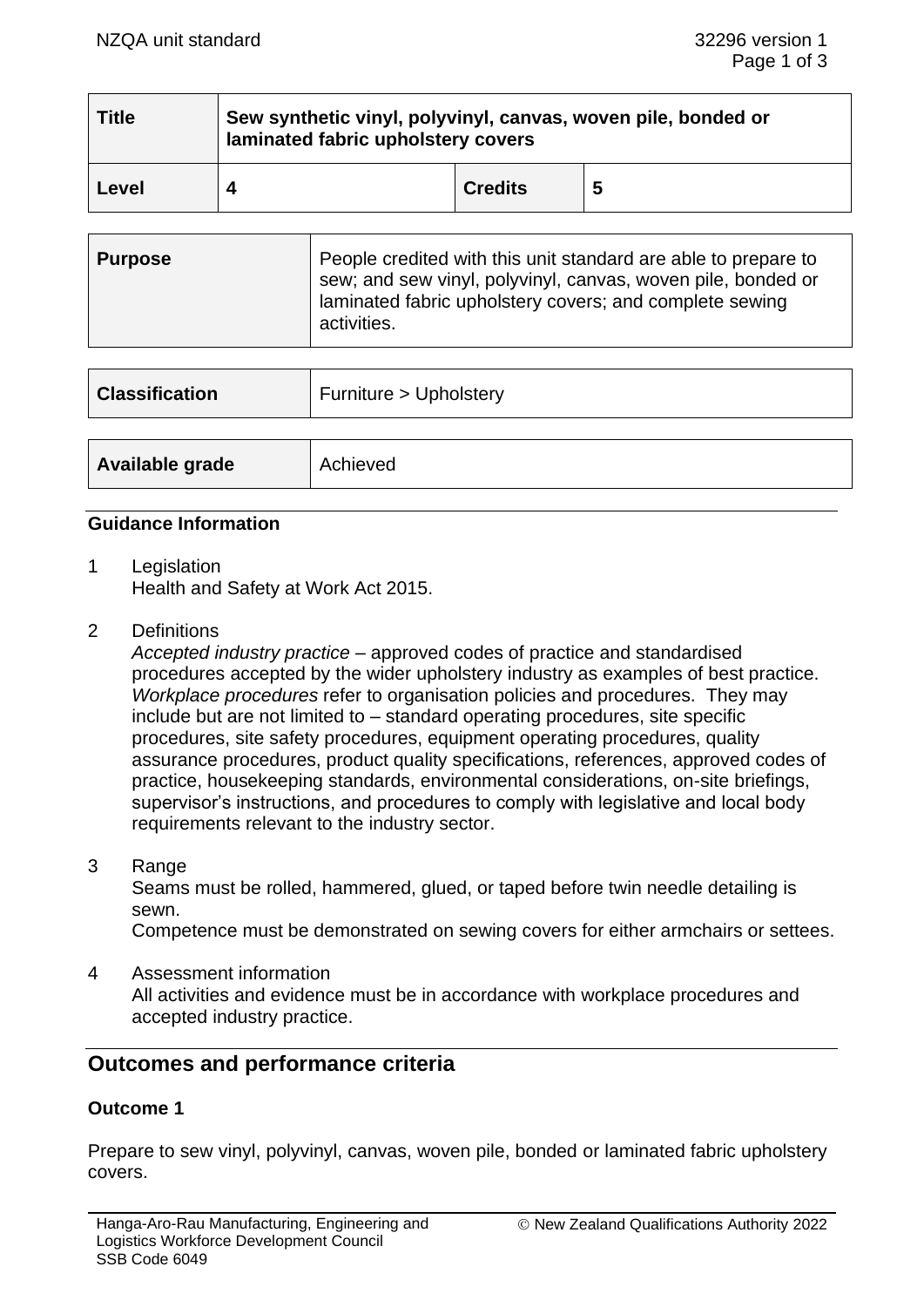## **Performance criteria**

- 1.1 Job specifications are obtained and interpreted.
	- Range item being sewn, number of items, sewing plan, seam detailing, timeframe.
- 1.2 Materials for the job are obtained in accordance with job specifications.
- 1.3 Machine is prepared in accordance with job specifications.

Range threaded, feet, needle.

1.4 Seam is sewn, and stitch size and tensions are checked and adjusted.

#### **Outcome 2**

Sew vinyl, polyvinyl, canvas, woven pile, bonded or laminated fabric upholstery covers.

#### **Performance criteria**

- 2.1 Panels are sewn together, and stitch size and tensions are checked and adjusted in accordance with job specifications.
	- Range checkpoints matched, no walking of fabric, even selvedge, correct pile direction, no puckering.
- 2.2 Seam detailing is sewn in accordance with job specifications.
- 2.3 Beginning and end of seams are back tacked in accordance with job specifications.
- 2.4 Upholstery covers are sewn and completed within the specified time.

## **Outcome 3**

Complete sewing activities.

## **Performance criteria**

- 3.1 Work area is cleaned and cleared of tools, debris, and any excess material.
- 3.2 Supervisor is informed of completion of job.

| <b>Replacement information</b> | This unit standard, unit standard 32297 and unit standard<br>32427 replaced unit standard 25588. |
|--------------------------------|--------------------------------------------------------------------------------------------------|
|--------------------------------|--------------------------------------------------------------------------------------------------|